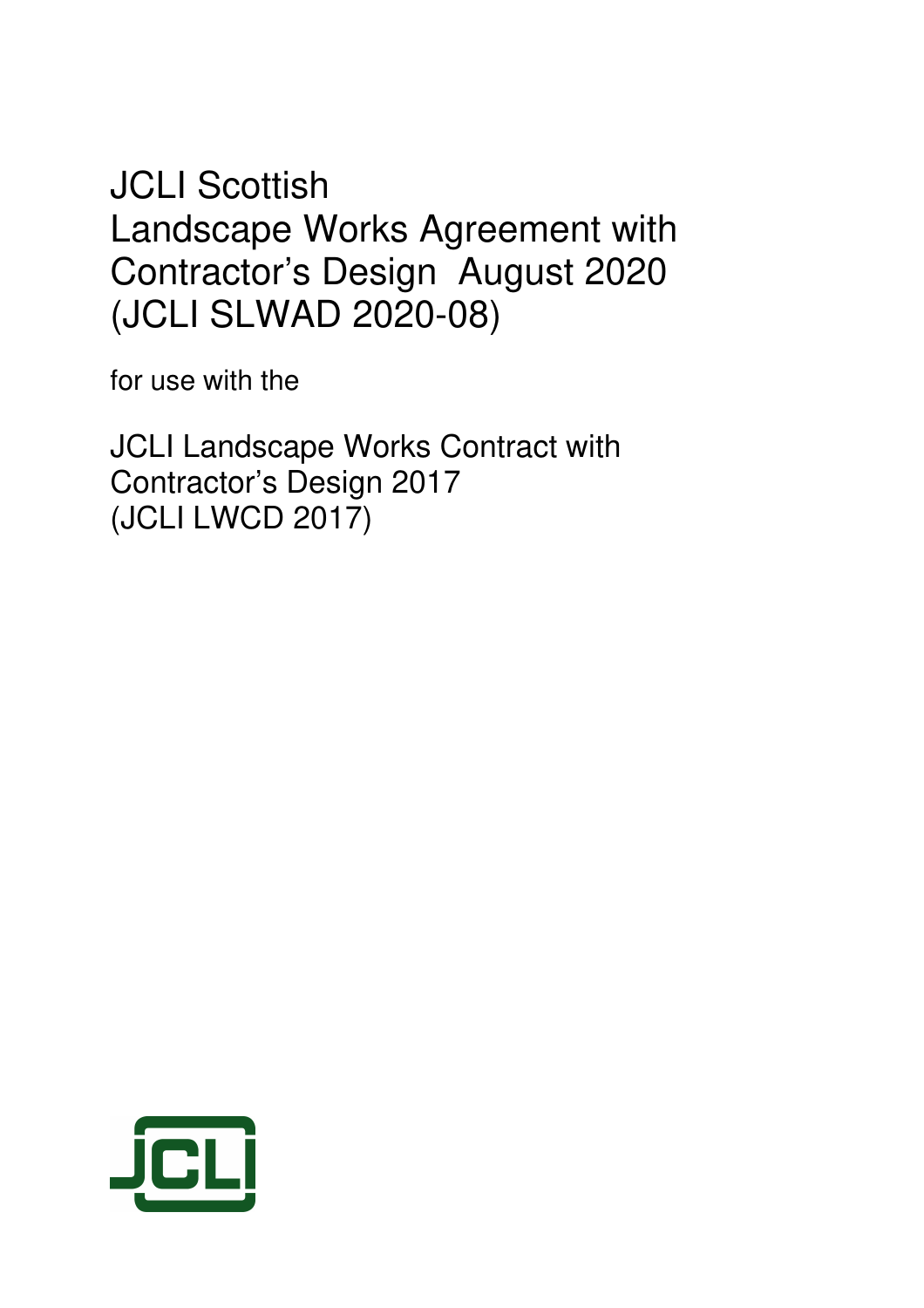# **JCLI Scottish Landscape Works Agreement with Contractor's Design (JCLI SLWAD)**

This document has been drafted for use in conjunction with the JCLI Landscape Works Contract with Contractor's Design 2017 ("the JCLI Contract"), in order that the JCLI Contract can be used in a manner consistent with Scottish law. To that end, the Recitals, Articles, Contract Particulars and Attestation provisions have been replaced and a number of amendments to the JCLI Contract Conditions have been set out in the Appendix.

While footnote numbering in this document is generally consistent with the JCLI Contract, a number of comments in the footnotes to this document have been amended to reflect Scottish practice and so please refer to these footnotes rather than those in the JCLI Contract.

**Please note that this document does not replace the JCLI Contract.** Instead, the JCLI Contract is treated as a Contract Document, and should therefore be initialled and annexed to this document in the same manner as parties would normally do with, for example, the Specification and contract drawings. Also, the Articles, Recitals, Contract Particulars etc of the JCLI Contract itself should be left uncompleted: that information should be included in the relevant part of this Scottish agreement. Similarly parties should sign this Scottish agreement rather than the JCLI Contract.

Further information on execution and other points relevant to this Scottish agreement are set out at the end of this document.

For updates and further guidance on using and administering this agreement see: the guidance at the back of this document; any Amendments and/or Corrections documents for JCLI LWCD 2017; 'JCLI Practice Note No 8, Revision 2'; 'Model Certificates and other Forms for use with JCLI LWC 2017 and LWCD 2017' which are also applicable to this agreement; and the 'Differences' documents, all of which are available free from www.landscapeinstitute.org

This Standard Form of Contract is issued by the **JCLI Contracts Forum** comprising:

Association of Professional Landscapers British Association of Landscape Industries Horticultural Trades Association Institute of Chartered Foresters Landscape Institute Society of Garden Designers **Contracts Forum** 



All rights reserved. No part of this publication may be reproduced, stored in a retrieval system, or transmitted, in any form or by any means, electronic, mechanical, photocopying, recording or otherwise, except in accordance with the provisions of the Copyright, Designs and Patents Act 1988, without the prior written permission of the publisher.

Published for the JCLI Contracts Forum by the Landscape Institute: 85 Tottenham Court Road London W1T 4TQ. Available from the Landscape Institute www.landscapeinstitute.org

This amended contract is based on the JCT Minor Building Works Contract with Contractor's Design 2016 Edition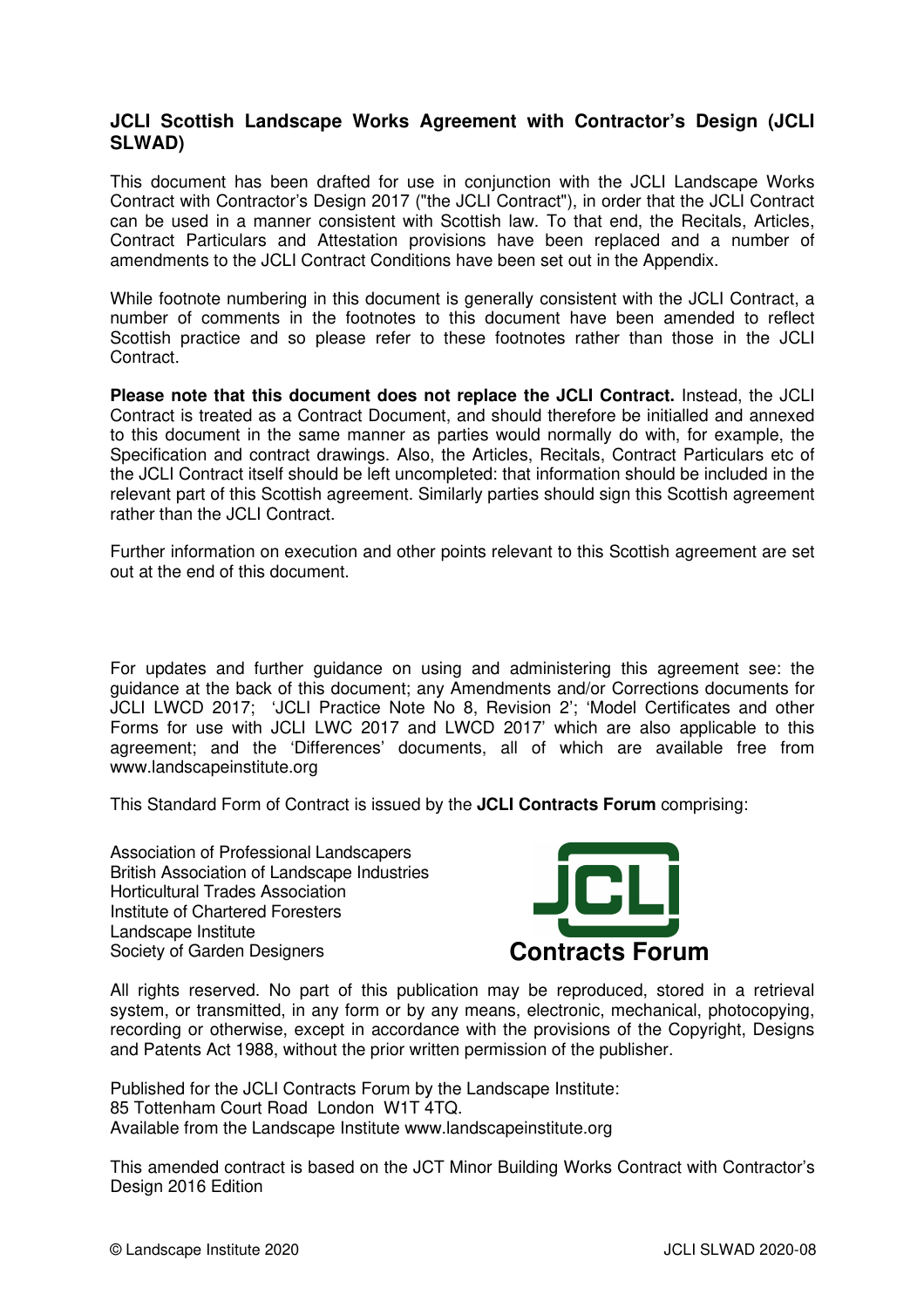Pg

| 2 | <b>Agreement</b> |
|---|------------------|
|   |                  |

- Recitals
- Articles
- **Contract Particulars**
- **Execution**
- **Appendix: the Scottish Revisions to JCLI LWCD 2017**
- **Guidance specific to the Scottish Revisions**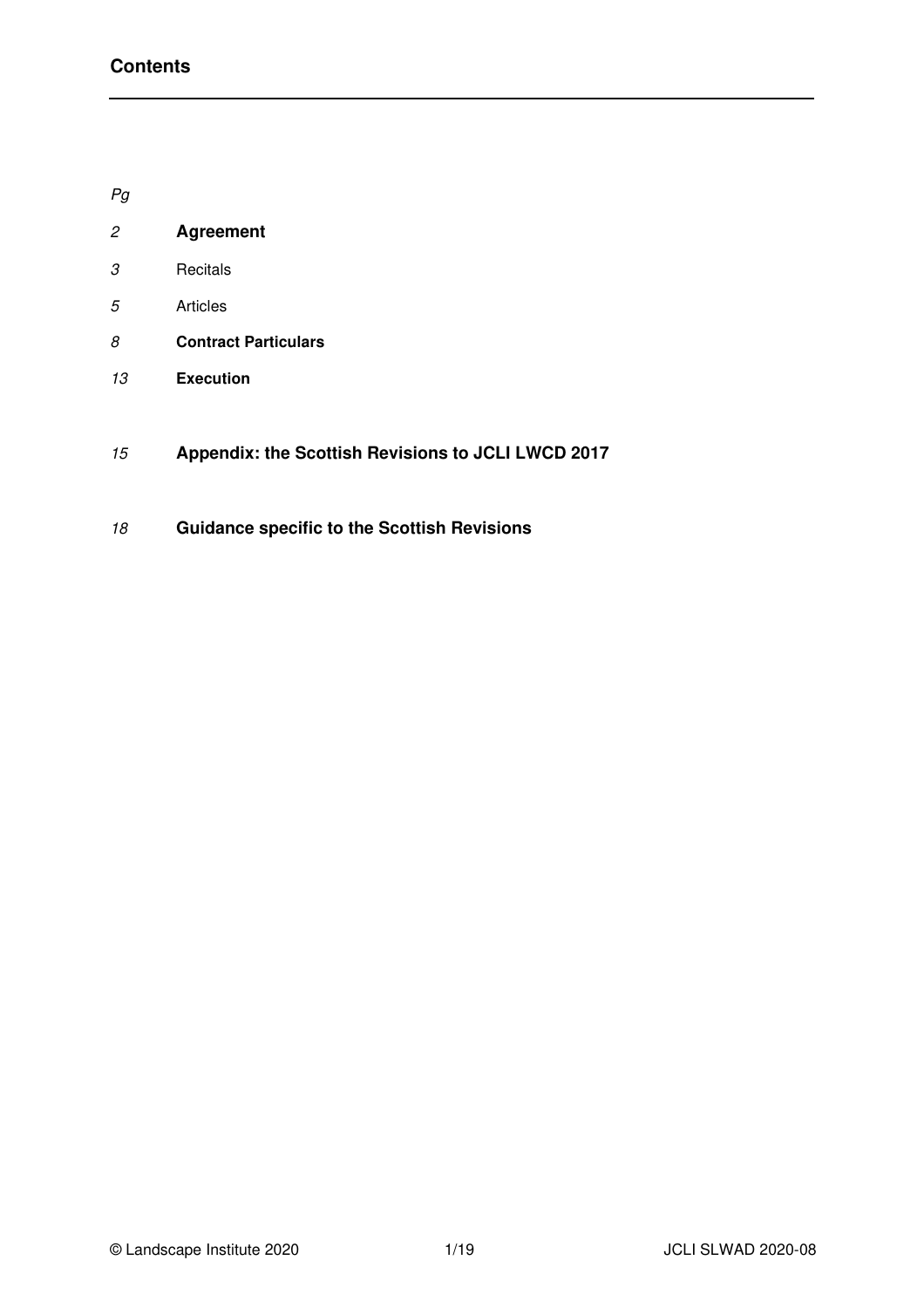| <b>Between</b> |  |
|----------------|--|
|                |  |
|                |  |
|                |  |
|                |  |

| And |  |
|-----|--|
|     |  |
|     |  |
|     |  |
|     |  |
|     |  |

 $\overline{1}$ Where the Employer or Contractor is neither a company incorporated under the Companies Acts nor a company registered under the laws of another country, delete the references to Company number and registered office. In the case of a company incorporated outside the United Kingdom, particulars of its place of incorporation should be inserted immediately before its Company number.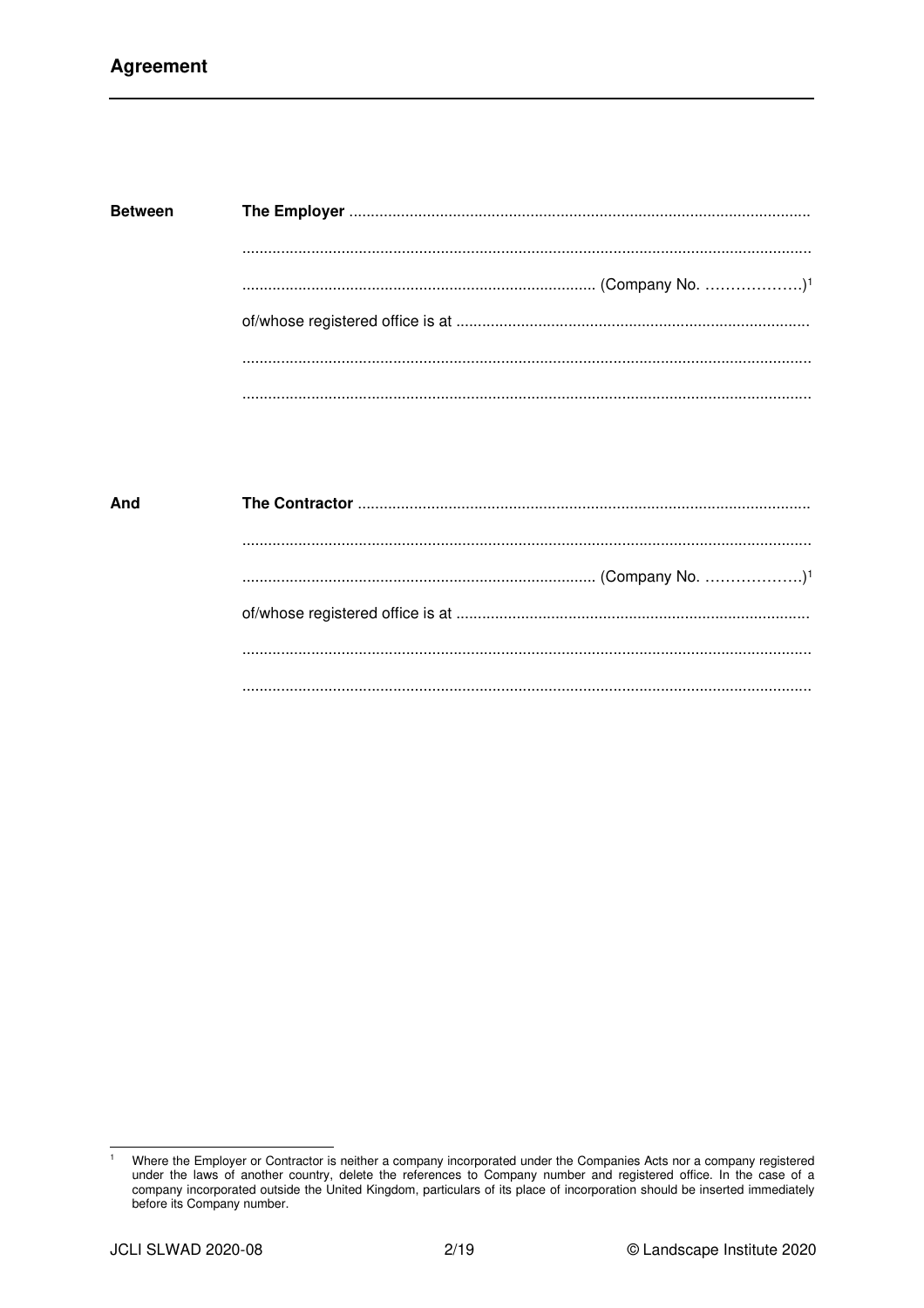# **Agreement**

| <b>Whereas</b><br>the Employer wishes to have the following work carried out: <sup>2</sup><br><b>First</b><br>Article 3;<br><b>Second</b><br>the Works include the design and construction of 3<br>("the Contractor's Designed Portion");<br><b>Third</b><br>the work to be done:<br>Particulars along with the Appendix<br>$\bullet$<br>Contractor's Design (JCLI LWCD 2017)<br>$\bullet$<br>("the Contract Drawings") 45<br>a Specification ("the Contract Specification") 4<br>$\bullet$<br>Work Schedules <sup>4</sup><br>$\bullet$ | <b>Recitals</b> |                                                                                                                                                           |
|-----------------------------------------------------------------------------------------------------------------------------------------------------------------------------------------------------------------------------------------------------------------------------------------------------------------------------------------------------------------------------------------------------------------------------------------------------------------------------------------------------------------------------------------|-----------------|-----------------------------------------------------------------------------------------------------------------------------------------------------------|
|                                                                                                                                                                                                                                                                                                                                                                                                                                                                                                                                         |                 |                                                                                                                                                           |
|                                                                                                                                                                                                                                                                                                                                                                                                                                                                                                                                         |                 |                                                                                                                                                           |
|                                                                                                                                                                                                                                                                                                                                                                                                                                                                                                                                         |                 |                                                                                                                                                           |
|                                                                                                                                                                                                                                                                                                                                                                                                                                                                                                                                         |                 | under the direction of the Landscape Architect/Contract Administrator referred to in                                                                      |
|                                                                                                                                                                                                                                                                                                                                                                                                                                                                                                                                         |                 |                                                                                                                                                           |
|                                                                                                                                                                                                                                                                                                                                                                                                                                                                                                                                         |                 |                                                                                                                                                           |
|                                                                                                                                                                                                                                                                                                                                                                                                                                                                                                                                         |                 | the Employer has had the following documents prepared which show and describe<br>the Agreement consisting of the Recitals, the Articles and the Contract  |
|                                                                                                                                                                                                                                                                                                                                                                                                                                                                                                                                         |                 | the Conditions and Schedules of the JCLI Landscape Works Contract with                                                                                    |
|                                                                                                                                                                                                                                                                                                                                                                                                                                                                                                                                         |                 |                                                                                                                                                           |
|                                                                                                                                                                                                                                                                                                                                                                                                                                                                                                                                         |                 |                                                                                                                                                           |
| $\bullet$<br>Employer's Requirements")<br>2<br>State nature and location of intended works.                                                                                                                                                                                                                                                                                                                                                                                                                                             |                 | other documents showing or describing or otherwise stating his requirements<br>for the design and construction of the Contractor's Designed Portion ("the |

<sup>3</sup> State nature of work in the Contractor's Designed Portion either here or by reference to an identified Annex to this Agreement. The Annex or any continuation sheets should be signed or initialled by or on behalf of each Party.

<sup>&</sup>lt;sup>4</sup> Delete as appropriate.

<sup>5</sup> State the identifying numbers of the Contract Drawings or identify the schedule of drawings or other document listing them.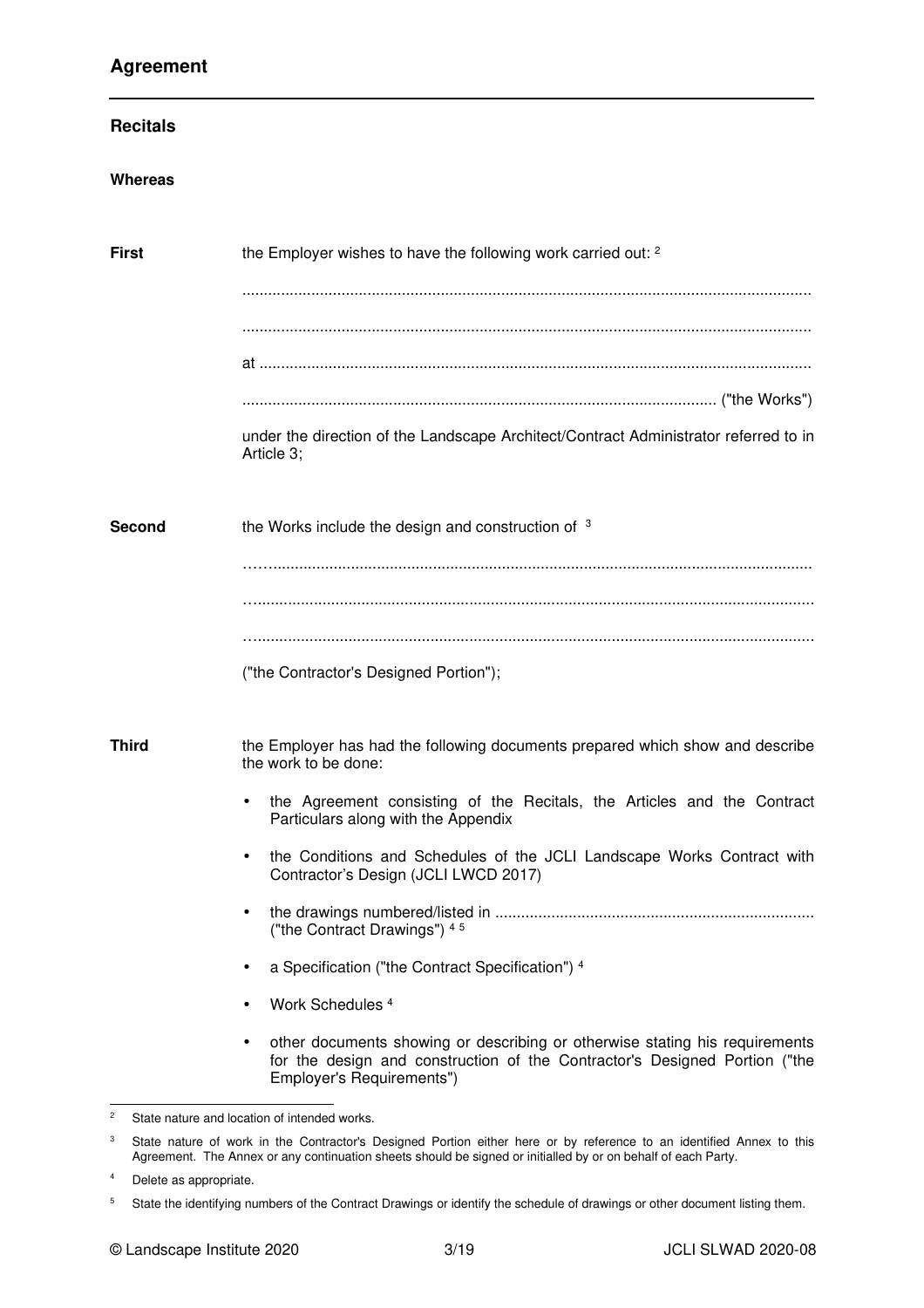# **Agreement**

| <b>Recitals</b> |                                                                                                                                                                                                                                                                                                    |
|-----------------|----------------------------------------------------------------------------------------------------------------------------------------------------------------------------------------------------------------------------------------------------------------------------------------------------|
|                 | which for identification have been signed or initialled by or on behalf of each Party<br>and those documents with, if applicable, a Schedule of Rates referred to in the<br>Fourth Recital (collectively "the Contract Documents") are annexed to this<br>Agreement; 6                             |
| <b>Fourth</b>   | the Contractor has supplied the Employer with a copy of the priced Contract<br>Specification or Work Schedules or with a Schedule of Rates; 4                                                                                                                                                      |
| <b>Fifth</b>    | for the purposes of the Construction Industry Scheme (CIS) under the Finance Act<br>2004, the status of the Employer is, as at the Base Date, that stated in the Contract<br>Particulars;                                                                                                          |
| <b>Sixth</b>    | for the purposes of the Construction (Design and Management) Regulations 2015<br>("the CDM Regulations") the status of the project that comprises or includes the<br>Works is stated in the Contract Particulars;                                                                                  |
| <b>Seventh</b>  | where so stated in the Contract Particulars, this Contract is supplemented by the<br>Framework Agreement identified in those particulars;                                                                                                                                                          |
| Eighth          | whether any of Supplemental Provisions 1 to 6 apply is stated in the Contract<br>Particulars;                                                                                                                                                                                                      |
| <b>Ninth</b>    | for the purposes of the Housing Grants, Construction and Regeneration Act 1996<br>as amended by the Local Democracy, Economic Development and Construction<br>Act 2009, the specified person referred to in the Construction part of the Act is the<br>Landscape Architect/Contract Administrator; |

<sup>&</sup>lt;sup>6</sup> Where a Contract Document has been priced by the Contractor it is that version of the document that should be annexed.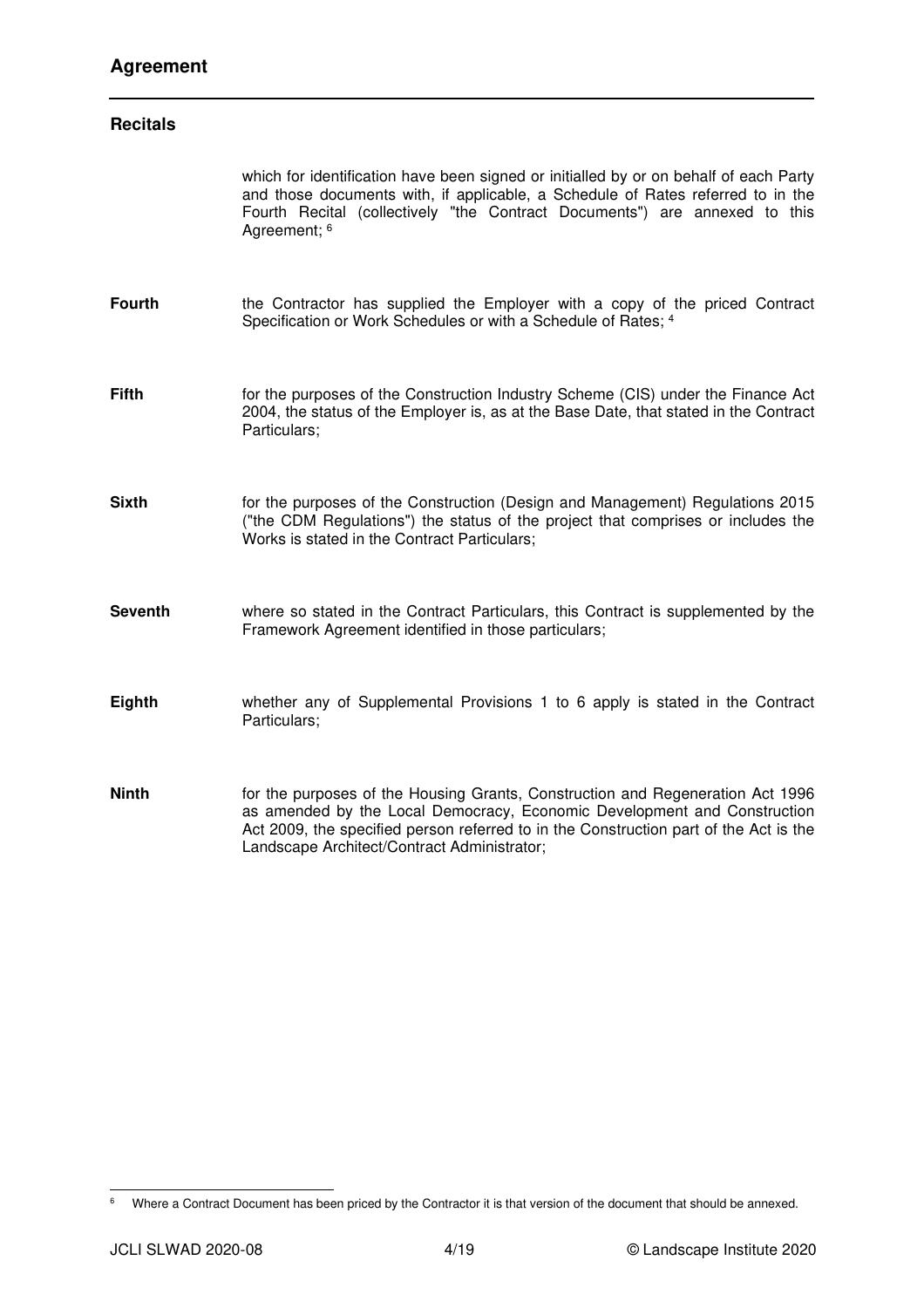## **Articles**

#### **Now it is hereby agreed as follows**

#### **Article 1 Contractor's obligations**

The Contractor shall carry out and complete the Works in accordance with these Articles of Agreement and the Appendix hereto ("the Appendix") including the Contract Documents as defined in the Third Recital, all of which Contract Documents are hereby incorporated in and form part of this Agreement. The Conditions and Schedules of the JCLI Landscape Works Contract with Contractor's Design 2017 (JCLI LWCD 2017) shall be amended in accordance with the provisions of the Appendix.

#### **Article 2 Contract Sum**

The Employer will pay the Contractor at the times and in the manner specified in the Conditions the VAT-exclusive sum of

....................................................................................................................................

........................................................... (£..................................) ("the Contract Sum")

or such other sum as becomes payable under this Contract.

#### **Article 3 Landscape Architect/Contract Administrator**

For the purposes of this Contract the Landscape Architect/Contract Administrator 7 is

....................................................................................................................................

of ................................................................................................................................

....................................................................................................................................

or, if he ceases to be the Landscape Architect/Contract Administrator, such other person as the Employer nominates (such nomination to be made within 14 days of the cessation). No replacement appointee as Landscape Architect and/or Contract Administrator shall be entitled to disregard or overrule any certificate, opinion, decision, approval or instruction given by any predecessor in that post, save to the extent that that predecessor if still in the post would then have had power under this Contract to do so.

Unless the person appointed by or under Article 3 is a Chartered Landscape Architect (ie a Chartered Member of the Landscape Institute), the term 'Landscape Architect' shall so long as that person holds that post be deemed deleted throughout this Contract. Any appointee as Contract Administrator should be suitably experienced for the role. Irrespective of experience or qualifications, the Employer should not at any time appoint himself to the role without the Contractor's prior agreement.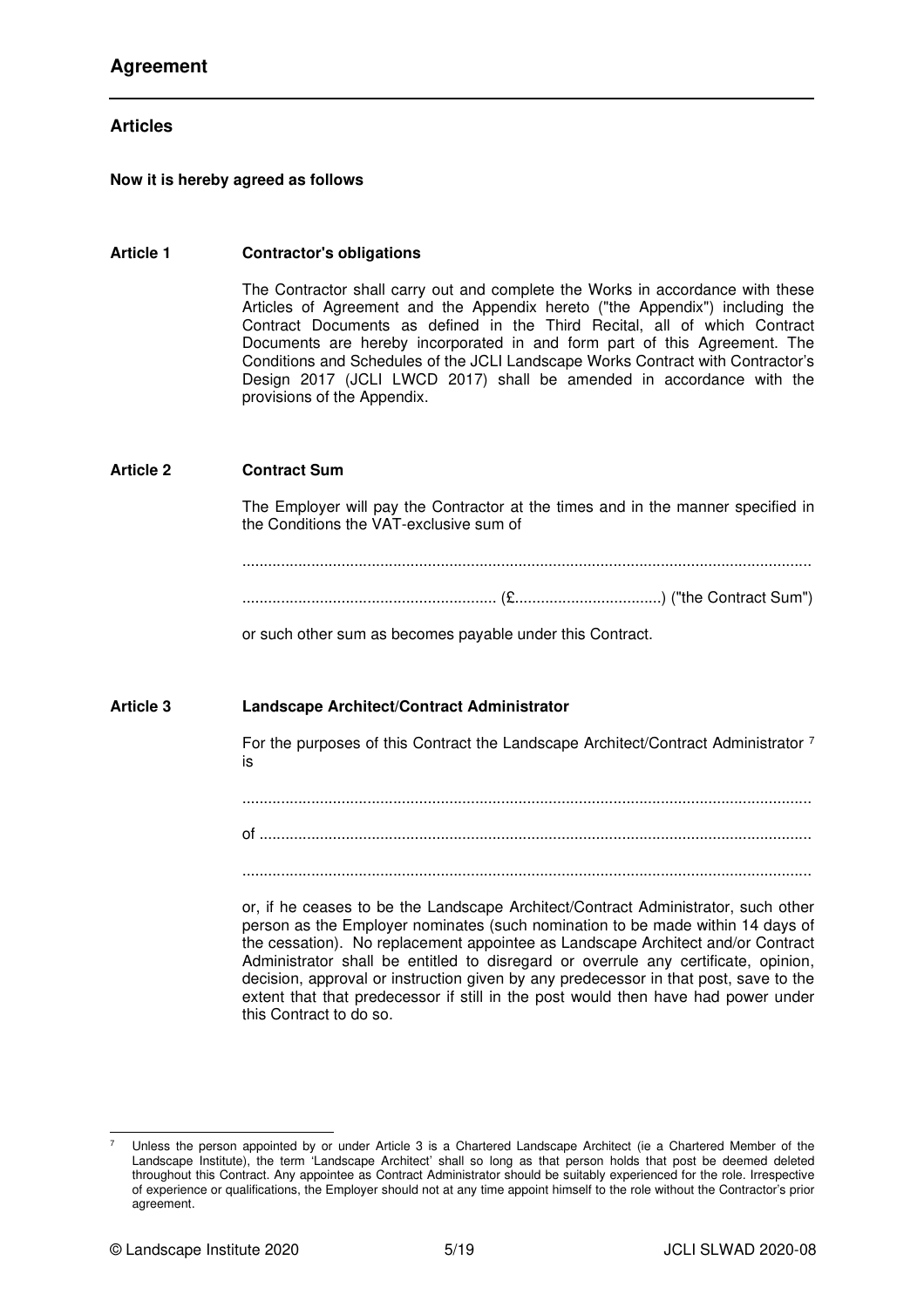## **Articles**

# **Article 4 Principal Designer**  If the CDM Regulations apply to the project and there will be more than one contractor working on the project at any time as defined in those regulations, the Principal Designer for the purposes of the CDM Regulations <sup>8</sup> is .................................................................................................................................... of ................................................................................................................................ .................................................................................................................................... or such replacement as the Employer at any time appoints to fulfil that role. **Article 5 Principal Contractor**  If the CDM Regulations apply to the project and there will be more than one contractor working on the project at any time as defined in those regulations, the Principal Contractor for the purposes of the CDM Regulations <sup>8</sup> is .................................................................................................................................... of ................................................................................................................................ .................................................................................................................................... or such replacement as the Employer at any time appoints to fulfil that role. **Article 6 Adjudication**

If any dispute or difference arises under this Contract either Party may refer it to adjudication in accordance with clause 7.2. <sup>9</sup>

**See the Guidance Notes in the JCLI Contract and JCLI Practice Note No 8 Revision 2** 

<sup>8</sup> In Article 4 insert the name of the Principal Designer or 'the Landscape Architect/Contract Administrator' if the Landscaper Architect/Contract Administrator is to fulfil that role, and in Article 5 that of the Principal Contractor, or 'the Contractor' if the Contractor is to fulfil that role.

Under the CDM Regulations 2015, regardless of whether or not a project is notifiable, there is a requirement to appoint a principal designer and a principal contractor in all cases where there is more than one contractor, or if it is reasonably foreseeable that more than one contractor will be working on a project at any time. For these purposes, the term 'contractor' is broadly defined by the regulations and treats the Contractor's sub-contractors as separate contractors.

Articles 4 and 5 are not applicable if the project that comprises or includes the Works does not involve any "construction work" (as defined in the CDM Regulations 2015) or if there will be only one contractor working on the project at any time, unless circumstances change (eg the addition of "construction work" which requires a sub-contractor) – see the Contract Particulars (Sixth Recital).

<sup>9</sup> As to adjudication in cases where the Employer is a residential occupier within the meaning of section106 of the Housing Grants, Construction and Regeneration Act 1996, see the Guidance Notes in the JCLI Contract.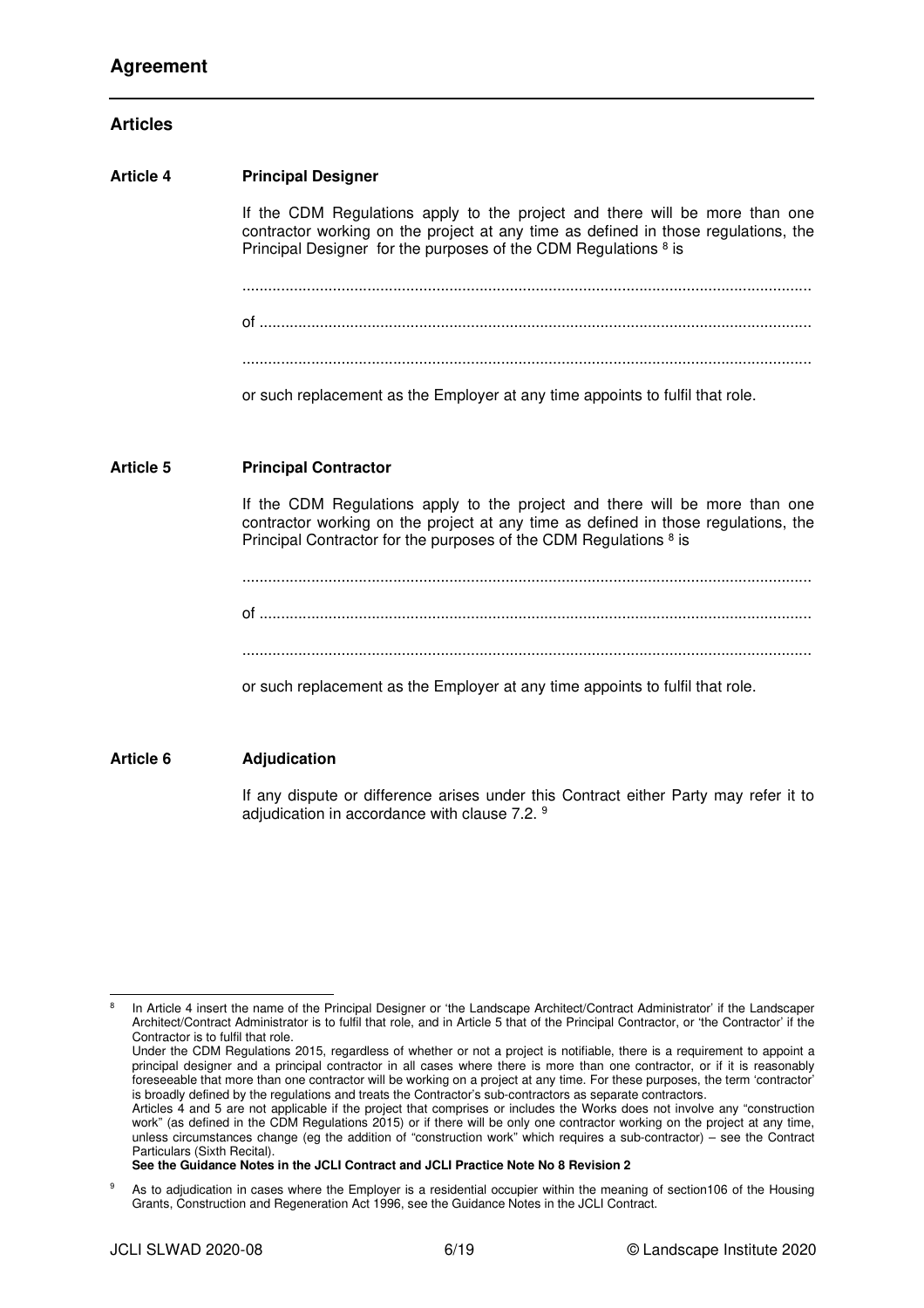## **Articles**

#### **Article 7 Arbitration**

Where Article 7 applies,<sup>10</sup> then, subject to Article 6 and the exceptions set out below, any dispute or difference between the Parties of any kind whatsoever arising out of or in connection with this Contract, shall be referred to arbitration in accordance with Schedule 1 to the Conditions and the Arbitration (Scotland) Act 2010.<sup>11</sup> The exceptions to this Article 7 are:

- any disputes or differences arising under or in respect of the Construction Industry Scheme or VAT, to the extent that legislation provides another method of resolving such disputes or differences; and
- any disputes or differences in connection with the enforcement of any decision of an Adjudicator.

#### **Article 8 Legal Proceedings** <sup>10</sup>

Subject to Article 6 and (where it applies) to Article 7, the Scottish courts shall have jurisdiction over any dispute or difference between the Parties which arises out of or in connection with this Contract.

**Article 9 Limitation Period** 11A

The Contractor's liability under this Agreement shall expire at the date specified in the Contract Particulars save in respect of proceedings which have been commenced prior to such date in respect of this Agreement.

<sup>&</sup>lt;sup>10</sup> If it is intended, subject to the right of adjudication and exceptions stated in Article 7, that disputes or differences should be determined by arbitration and not by legal proceedings, the Contract Particulars **must** state that the arbitration provisions of Article 7 and Schedule 1 to the Conditions apply and the words "do not apply" **must** be deleted. If the Parties wish any dispute or difference to be determined by the courts of a jurisdiction other than Scotland the appropriate amendment should be made to Article 8 (see also clause 1.8).

See the "Guidance specific to the Scottish Revisions" set out at the back of this agreement and the Guidance Notes in the JCLI Contract.

<sup>&</sup>lt;sup>11A</sup> See the "Guidance specific to the Scottish Revisions" set out at the back of this agreement.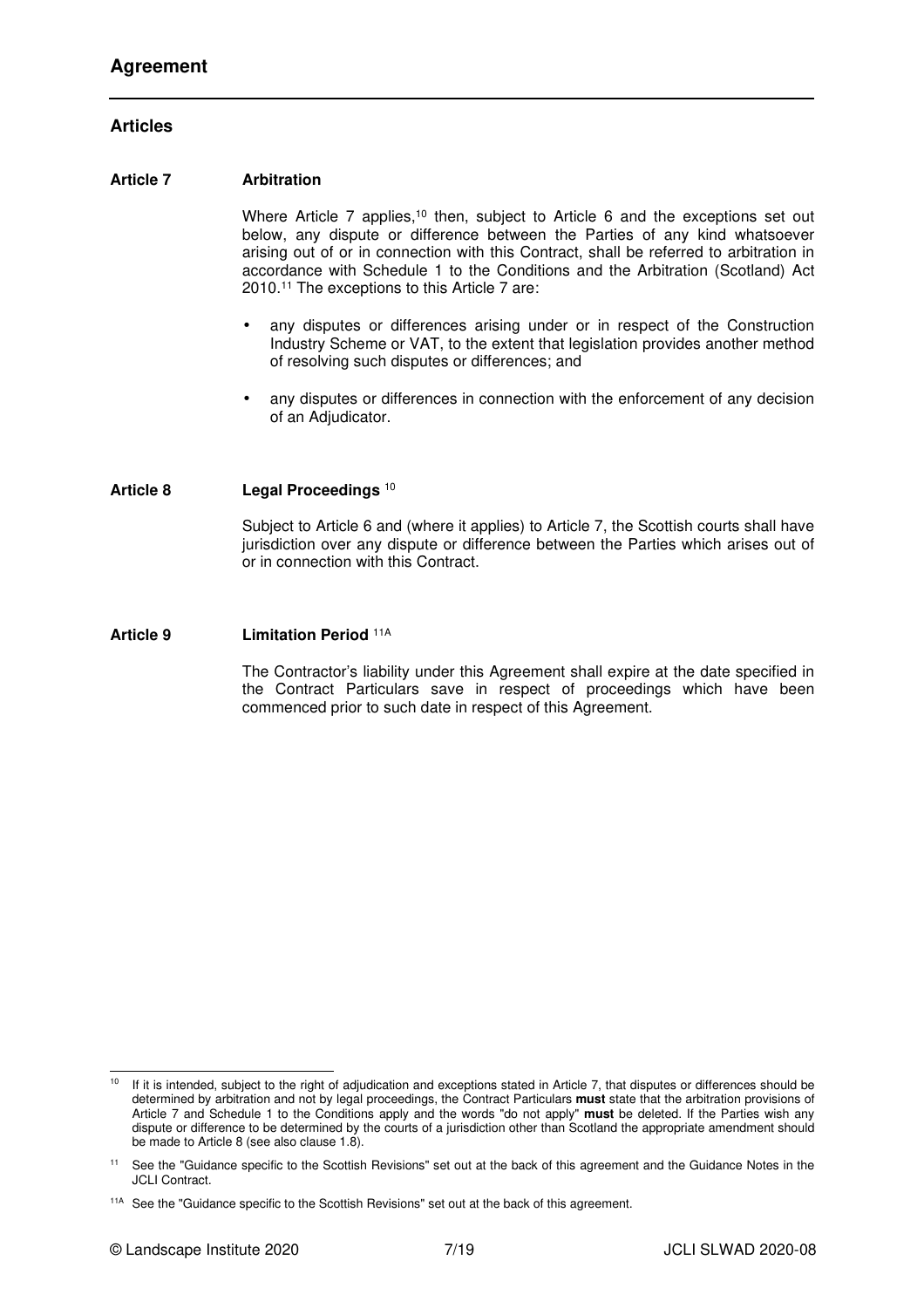Note: An asterisk\* indicates text that is to be deleted as appropriate

| Clause etc.                                                                                                | <b>Subject</b>                                                                                                                         |          |                                                                                                                                                                                                                  |
|------------------------------------------------------------------------------------------------------------|----------------------------------------------------------------------------------------------------------------------------------------|----------|------------------------------------------------------------------------------------------------------------------------------------------------------------------------------------------------------------------|
| Fifth Recital and<br>Schedule 2 to the<br>Conditions (paragraphs<br>1.1, 1.2, 1.5, 1.6, 2.1<br>and $2.2$ ) | <b>Base Date</b>                                                                                                                       |          |                                                                                                                                                                                                                  |
| Fifth Recital and<br>Clause 4.2                                                                            | <b>Construction Industry Scheme</b><br>(CIS)                                                                                           | $^\star$ | <b>Employer at the Base Date</b><br>is a 'contractor'/is not a 'contractor'<br>for the purposes of the CIS                                                                                                       |
| <b>Sixth Recital</b>                                                                                       | CDM Regulations <sup>12</sup>                                                                                                          | $\star$  | The CDM Regulations do not apply<br>and Articles 4 and 5 and clauses<br>2.1.2.1 and 3.9 are not applicable<br>(unless circumstances change)<br>or                                                                |
|                                                                                                            |                                                                                                                                        |          | The CDM Regulations apply, only<br>one contractor (as defined in those<br>regulations) is required, clauses<br>2.1.2.1 and 3.9 apply and Articles 4<br>and 5 are not applicable (unless<br>circumstances change) |
|                                                                                                            |                                                                                                                                        |          | or                                                                                                                                                                                                               |
|                                                                                                            |                                                                                                                                        |          | The CDM Regulations apply, more<br>than one contractor (as defined in<br>those regulations) is required,<br>Articles 4 and 5 and clauses 2.1.2.1<br>and 3.9 apply                                                |
|                                                                                                            |                                                                                                                                        |          | and                                                                                                                                                                                                              |
|                                                                                                            |                                                                                                                                        |          | the project<br>is/is not notifiable                                                                                                                                                                              |
| Seventh Recital                                                                                            | Framework Agreement (if<br>applicable)                                                                                                 |          |                                                                                                                                                                                                                  |
|                                                                                                            | (State date, title and parties.)                                                                                                       |          |                                                                                                                                                                                                                  |
| Eighth Recital and<br>Schedule 3 to the<br>Conditions                                                      | Supplemental Provisions <sup>13</sup>                                                                                                  |          |                                                                                                                                                                                                                  |
|                                                                                                            | (Where neither entry against<br>one of Supplemental<br>Provisions 1 to 6 below is<br>deleted, that Supplemental<br>Provision applies.) |          |                                                                                                                                                                                                                  |

<sup>&</sup>lt;sup>12</sup> See the Guidance Notes in the JCLI Contract and JCLI Practice Note No 8 Revision 2. Under the CDM Regulations 2015 a project is notifiable if the construction work on a construction site is scheduled either to last longer than 30 working days and have more than 20 workers working simultaneously at any point in the project or to exceed 500 person days.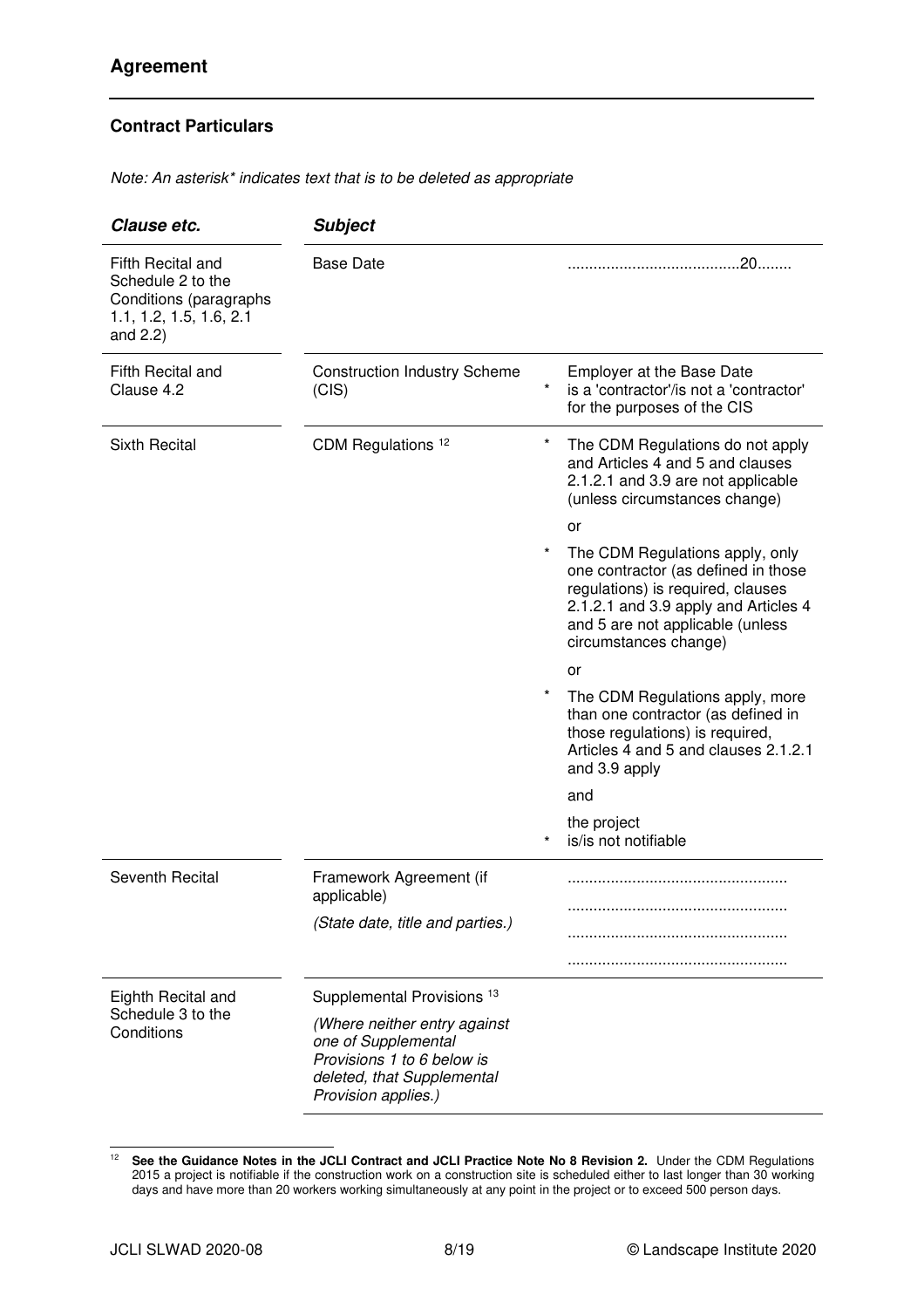| Clause etc.                             | <b>Subject</b>                                                                                                                                                                                                                                           |          |                                                                                   |
|-----------------------------------------|----------------------------------------------------------------------------------------------------------------------------------------------------------------------------------------------------------------------------------------------------------|----------|-----------------------------------------------------------------------------------|
| Eighth Recital and<br>Schedule 3 to the | Collaborative working                                                                                                                                                                                                                                    | *        | Supplemental Provision 1<br>applies/does not apply                                |
| Conditions (continued)                  | Health and safety                                                                                                                                                                                                                                        | $^\star$ | Supplemental Provision 2<br>applies/does not apply                                |
|                                         | Cost savings and value<br>improvements                                                                                                                                                                                                                   | *        | Supplemental Provision 3<br>applies/does not apply                                |
|                                         | Sustainable development and<br>environmental considerations                                                                                                                                                                                              | *        | Supplemental Provision 4<br>applies/does not apply                                |
|                                         | Performance Indicators and<br>monitoring                                                                                                                                                                                                                 | $^\star$ | Supplemental Provision 5<br>applies/does not apply                                |
|                                         | Notification and negotiation of<br>disputes                                                                                                                                                                                                              | *        | Supplemental Provision 6<br>applies/does not apply                                |
|                                         | <b>Where Supplemental Provision</b><br>6 applies, the respective<br>nominees of the Parties are                                                                                                                                                          |          | Employer's nominee                                                                |
|                                         |                                                                                                                                                                                                                                                          |          |                                                                                   |
|                                         |                                                                                                                                                                                                                                                          |          | Contractor's nominee                                                              |
|                                         |                                                                                                                                                                                                                                                          |          |                                                                                   |
|                                         |                                                                                                                                                                                                                                                          |          | or such replacement as each Party<br>may notify to the other from time to<br>time |
| Article 7                               | Arbitration                                                                                                                                                                                                                                              |          | Article 7 and Schedule 1 to the                                                   |
|                                         | (If neither entry is deleted,                                                                                                                                                                                                                            |          | Conditions (Arbitration)                                                          |
|                                         | Article 7 and Schedule 1 to the<br>Conditions do not apply. If<br>disputes and differences are to<br>be determined by arbitration<br>and not by legal proceedings,<br>it must be stated that Article 7<br>and Schedule 1 to the<br>Conditions apply.) 14 |          | apply/do not apply                                                                |
| Article 9                               | <b>Limitation Period</b>                                                                                                                                                                                                                                 | $\star$  | six / twelve                                                                      |
|                                         | (If neither entry is deleted, the<br>period is six years after the<br>date of practical completion of<br>the Works.)                                                                                                                                     |          | years after the date of practical<br>completion of the Works                      |

<sup>&</sup>lt;sup>13</sup> Supplemental Provision 7 (Transparency) applies only where the Employer is a Local or Public Authority or other body to whom the Freedom of Information Act 2000 applies; Supplemental Provision 8 (The Procurement Reform (Scotland) Act and the Public Contracts (Scotland) Regulations 2015) applies only where the Employer is a Local or Public Authority and this Contract is subject to the Procurement Act and the PC (Scotland) Regulations.

<sup>&</sup>lt;sup>14</sup> On factors to be taken into account by the Parties in considering whether disputes are to be determined by arbitration or by legal proceedings, see the Guidance Notes in the JCLI Contract. See also footnote 10.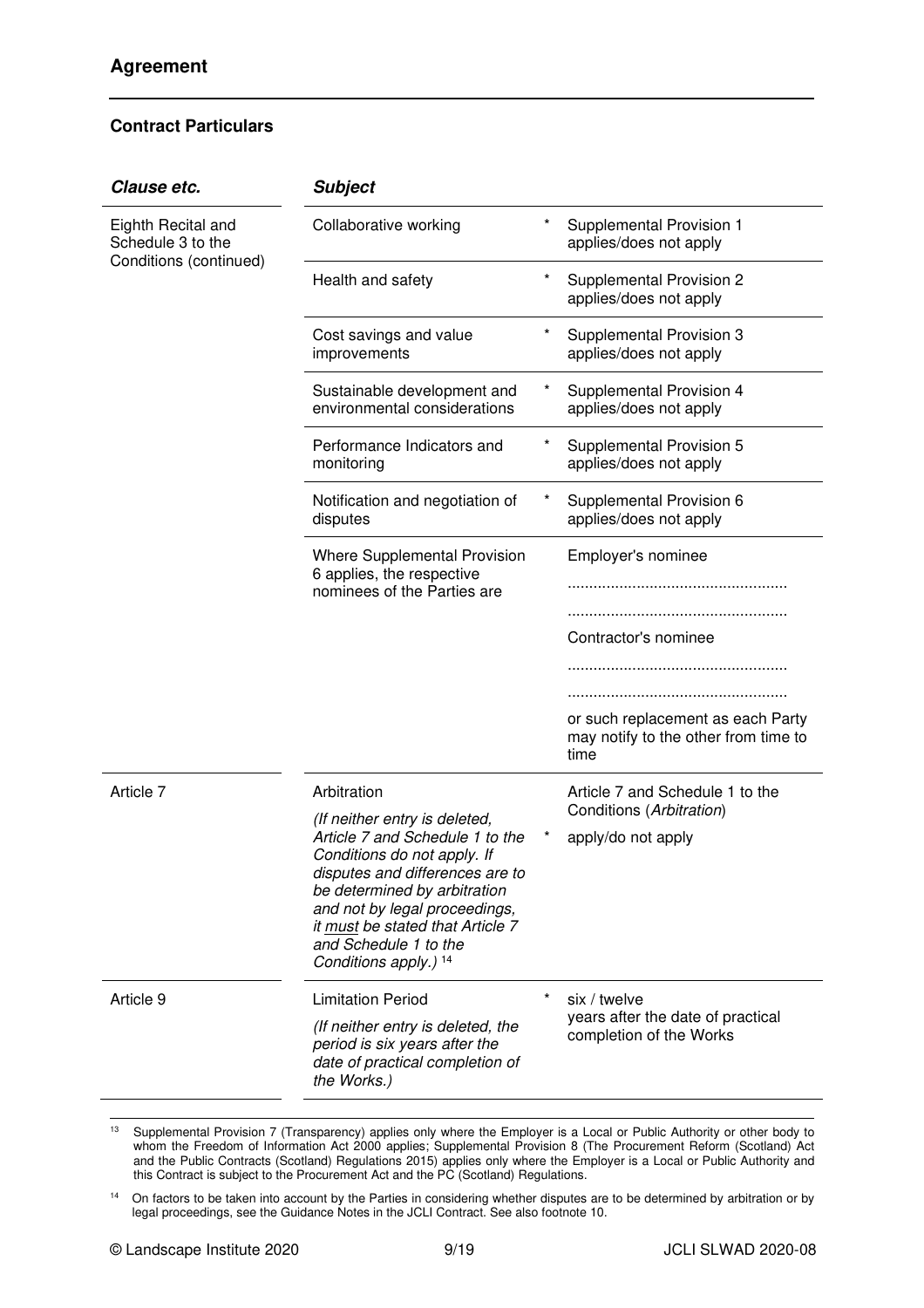| Clause etc.    | <b>Subject</b>                                                                        |                                                                   |
|----------------|---------------------------------------------------------------------------------------|-------------------------------------------------------------------|
| 2.3            | <b>Works Commencement Date</b>                                                        |                                                                   |
| 2.3            | Date for Completion                                                                   |                                                                   |
|                |                                                                                       | or such later date for completion as<br>is fixed under clause 2.7 |
| 2.9            | Liquidated damages                                                                    | at the rate of                                                    |
|                |                                                                                       |                                                                   |
| 2.11A or 2.11B | Defects and plant<br>establishment by Contractor                                      | Clause 2.11A applies (2.11B)<br>deleted)                          |
|                | or                                                                                    | or                                                                |
|                | Defects and plant<br>establishment by Employer                                        | Clause 2.11B applies (2.11A<br>deleted)                           |
| 2.11A or 2.11B | <b>Rectification Period</b>                                                           |                                                                   |
|                | (The period is 12 months<br>unless a different period is<br>stated.)                  | the date of practical completion                                  |
| 2.14           | Theft or malicious damage<br>(prior to practical completion)                          | <b>Provisional Sum</b>                                            |
|                | (This clause only applies if a<br>Provisional Sum is stated.)                         |                                                                   |
| 4.3.1          | Percentage of total value of<br>work etc.                                             |                                                                   |
|                | (The percentage is 95 per cent<br>unless a different rate is<br>stated.)              |                                                                   |
| 4.4.1          | Percentage of the total value<br>of work etc.                                         |                                                                   |
|                | (The percentage is $97\frac{1}{2}$ per<br>cent unless a different rate is<br>stated.) |                                                                   |

 $14$  not used.

<sup>&</sup>lt;sup>16</sup> Insert "day", "week" or other period.

<sup>&</sup>lt;sup>17</sup> An insertion is needed here only if the default position is not to apply. If no retention is required, insert "100" in the entries for clauses 4.3.1 and 4.4.1.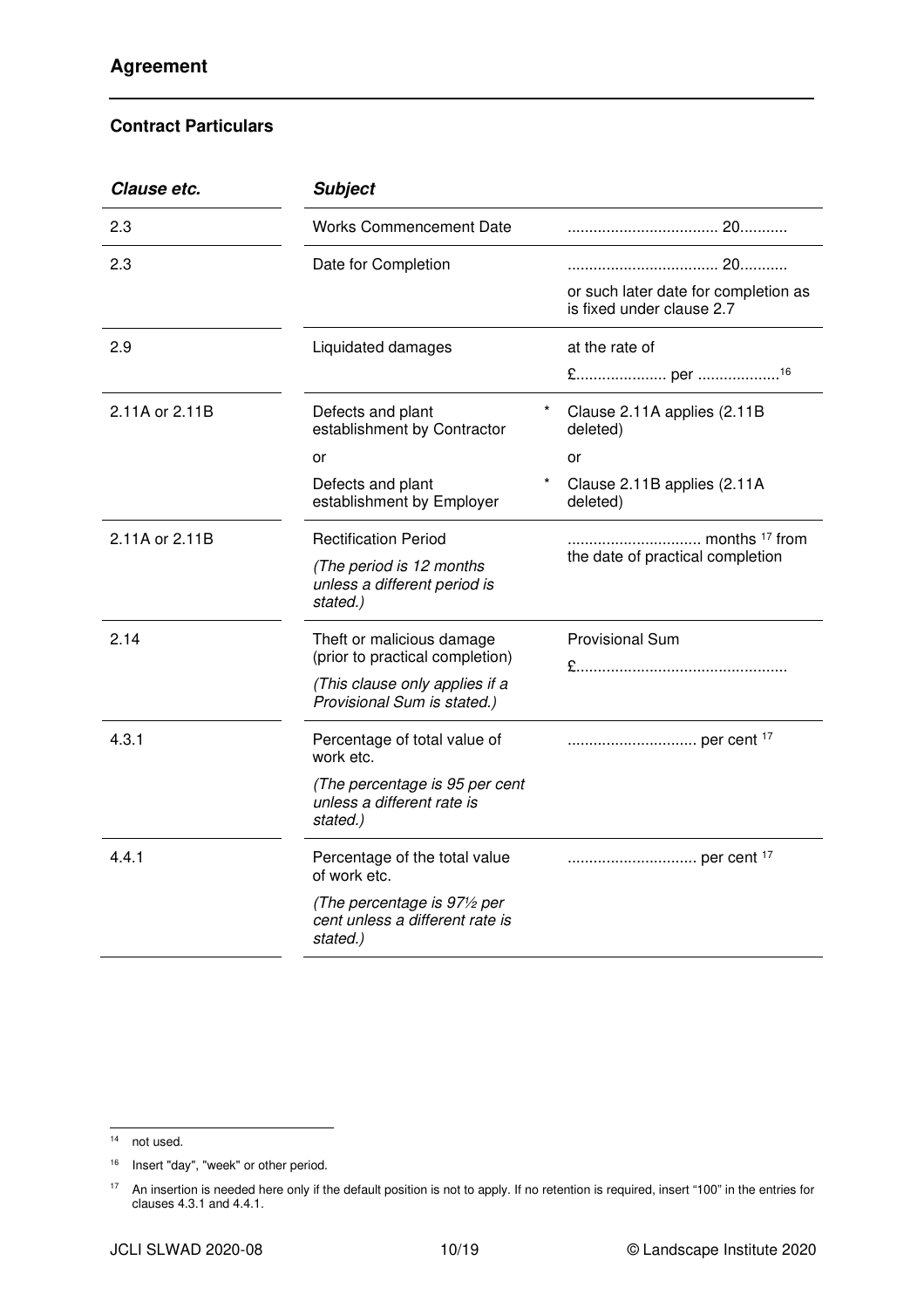| Clause etc.                  | <b>Subject</b>                                                                                                                 |          |                                                                                                                   |
|------------------------------|--------------------------------------------------------------------------------------------------------------------------------|----------|-------------------------------------------------------------------------------------------------------------------|
| 4.3, 4.4 and 4.8             | Fluctuations provision                                                                                                         |          | Schedule 2 (Contribution, levy and<br>tax changes) applies/                                                       |
|                              | (Unless another provision or<br>entry is selected, Schedule 2                                                                  | $\star$  | no fluctuations provision applies/                                                                                |
|                              | applies.)                                                                                                                      | $\star$  | the following fluctuations provision<br>applies                                                                   |
|                              |                                                                                                                                |          |                                                                                                                   |
|                              |                                                                                                                                |          |                                                                                                                   |
| 4.3,4.4 and 4.8              | Percentage addition for<br>Schedule 2 (paragraph 13) (if<br>applicable)                                                        |          |                                                                                                                   |
| 4.8.1                        | Supply of documentation for<br>computation of amount to be<br>finally certified                                                |          | months <sup>17</sup><br>from the date of practical<br>completion                                                  |
|                              | (The period is the same as in<br>clause 2.11A or 2.11B unless<br>a shorter period is stated.)                                  |          |                                                                                                                   |
| 5.3                          | Contractor's Public Liability<br>insurance: injury to persons or<br>property - the required level of<br>cover is not less than |          | for any one occurrence or series of<br>occurrences arising out of one<br>event                                    |
| 5.4A, 5.4B, 5.4C and<br>5.4D | Insurance of the Works etc. -<br>alternative provisions 18                                                                     | $\star$  | Clause 5.4A (Works insurance by<br>Contractor in Joint Names) applies/                                            |
|                              |                                                                                                                                | $\star$  | Clause 5.4B (Works and existing<br>structures insurance by Employer<br>in Joint Names) applies/                   |
|                              |                                                                                                                                | $^\star$ | Clause 5.4C (Existing structures<br>insurance by Employer in own<br>name) applies (as well as clause<br>$5.4A$ )/ |
|                              |                                                                                                                                |          | Clause 5.4D (Works and existing<br>structures insurance by other<br>means) applies                                |
| 5.4A and 5.4B                | Percentage to cover<br>professional fees                                                                                       |          |                                                                                                                   |
|                              | (If no other percentage is<br>stated, it shall be 15 per cent.)                                                                |          |                                                                                                                   |

<sup>18</sup> **As to choice of applicable insurance provisions, see the Guidance Notes in the JCLI Contract.** 

**Where there are existing structures, it is vital that any prospective Employer – in particular any Employer who is a tenant or a domestic homeowner – who is not familiar with clause 5.4B, whether clause 5.4C with clause 5.4A is appropriate, and the possible solutions under clause 5.4D, or an appropriate member of their professional team, should consult the Employer's insurance advisers prior to the tender stage. Any Employer who is a tenant should also consult his insuring landlord prior to that stage.**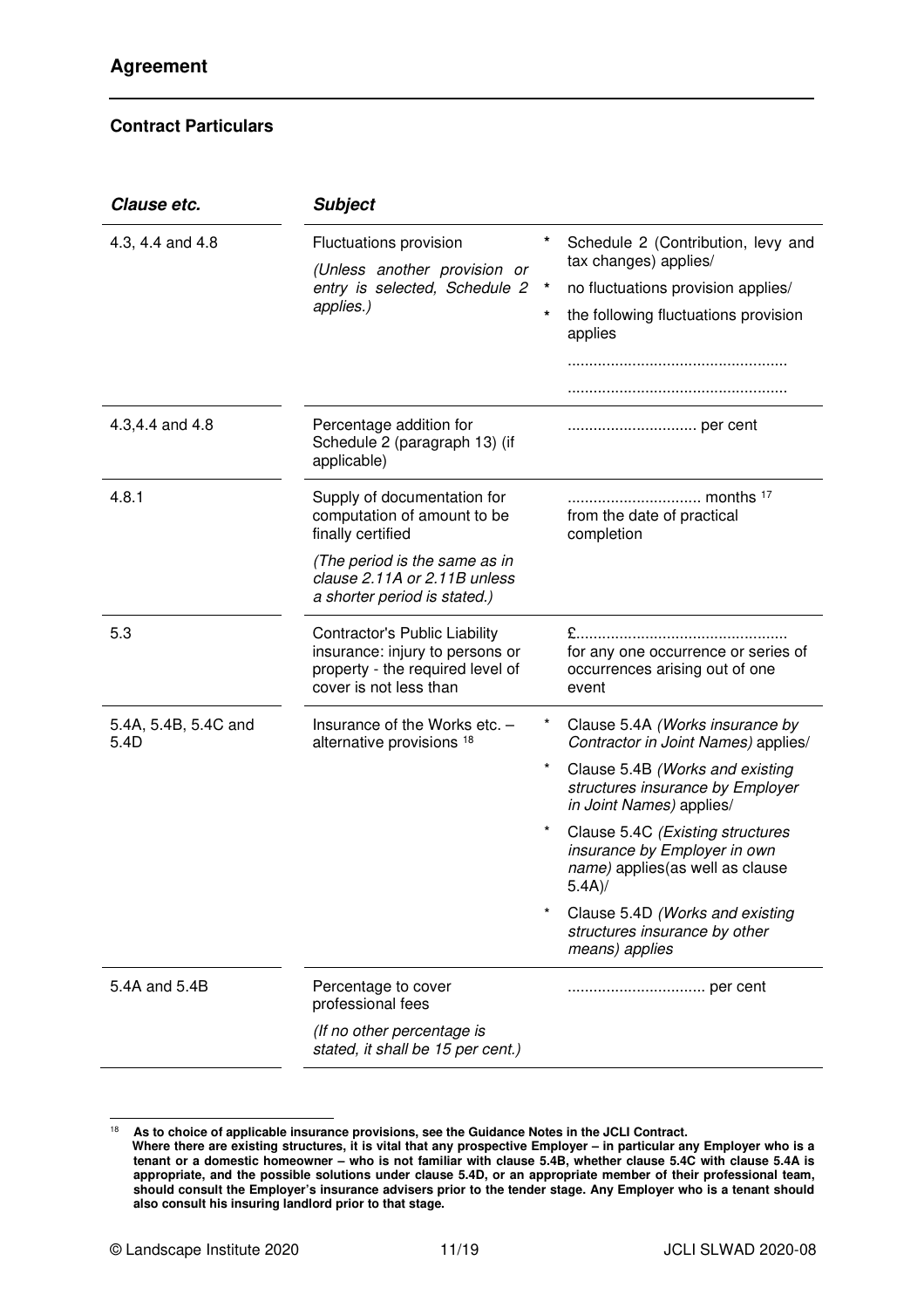| <b>Subject</b>                                                                                                                                                                                                                         |                                                                        |                                                                       |
|----------------------------------------------------------------------------------------------------------------------------------------------------------------------------------------------------------------------------------------|------------------------------------------------------------------------|-----------------------------------------------------------------------|
| Insurance arrangements -<br>details of the required policy or                                                                                                                                                                          |                                                                        | are set out in the following<br>document(s)                           |
|                                                                                                                                                                                                                                        |                                                                        |                                                                       |
|                                                                                                                                                                                                                                        |                                                                        |                                                                       |
|                                                                                                                                                                                                                                        |                                                                        |                                                                       |
|                                                                                                                                                                                                                                        |                                                                        |                                                                       |
| Adjudication 19                                                                                                                                                                                                                        |                                                                        | The Adjudicator is                                                    |
|                                                                                                                                                                                                                                        |                                                                        |                                                                       |
| Nominating body - where no<br>Adjudicator is named or where                                                                                                                                                                            |                                                                        | The Royal Incorporation of<br>Architects in Scotland                  |
| unwilling or unable to act                                                                                                                                                                                                             |                                                                        | The Royal Institution of Chartered<br>Surveyors in Scotland           |
| 20<br>(Where an Adjudicator is not<br>named and a nominating body<br>has not been selected, the<br>nominating body shall be one<br>of the bodies listed opposite<br>selected by the Party requiring<br>the reference to adjudication.) | $\star$                                                                | constructionadjudicators<br>.com $21$                                 |
|                                                                                                                                                                                                                                        |                                                                        | Association of Independent<br>Construction Adjudicators <sup>22</sup> |
|                                                                                                                                                                                                                                        | $\star$                                                                | Chartered Institute of Arbitrators<br>(Scottish Branch)               |
|                                                                                                                                                                                                                                        | policies<br>the named Adjudicator is<br>(whenever that is established) |                                                                       |

<sup>&</sup>lt;sup>19</sup> The Parties should either name the Adjudicator and select the nominating body or, alternatively, select only the nominating body. The Adjudication Agreement for use in Scotland (Adj/Scot) and the Adjudication Agreement (Named Adjudicator) for use in Scotland (Adj/N/Scot) have been prepared by the SBCC for use when appointing an Adjudicator.

<sup>20</sup> Delete all but one of the nominating bodies asterisked.

<sup>&</sup>lt;sup>21</sup> constructionadjudicators.com is a trading name of Contractors Legal Grp Ltd.

<sup>&</sup>lt;sup>22</sup> Association of Independent Construction Adjudicators is controlled by and acts as an agent of the National Specialist Contractors' Council for the purpose of the nomination of adjudicators.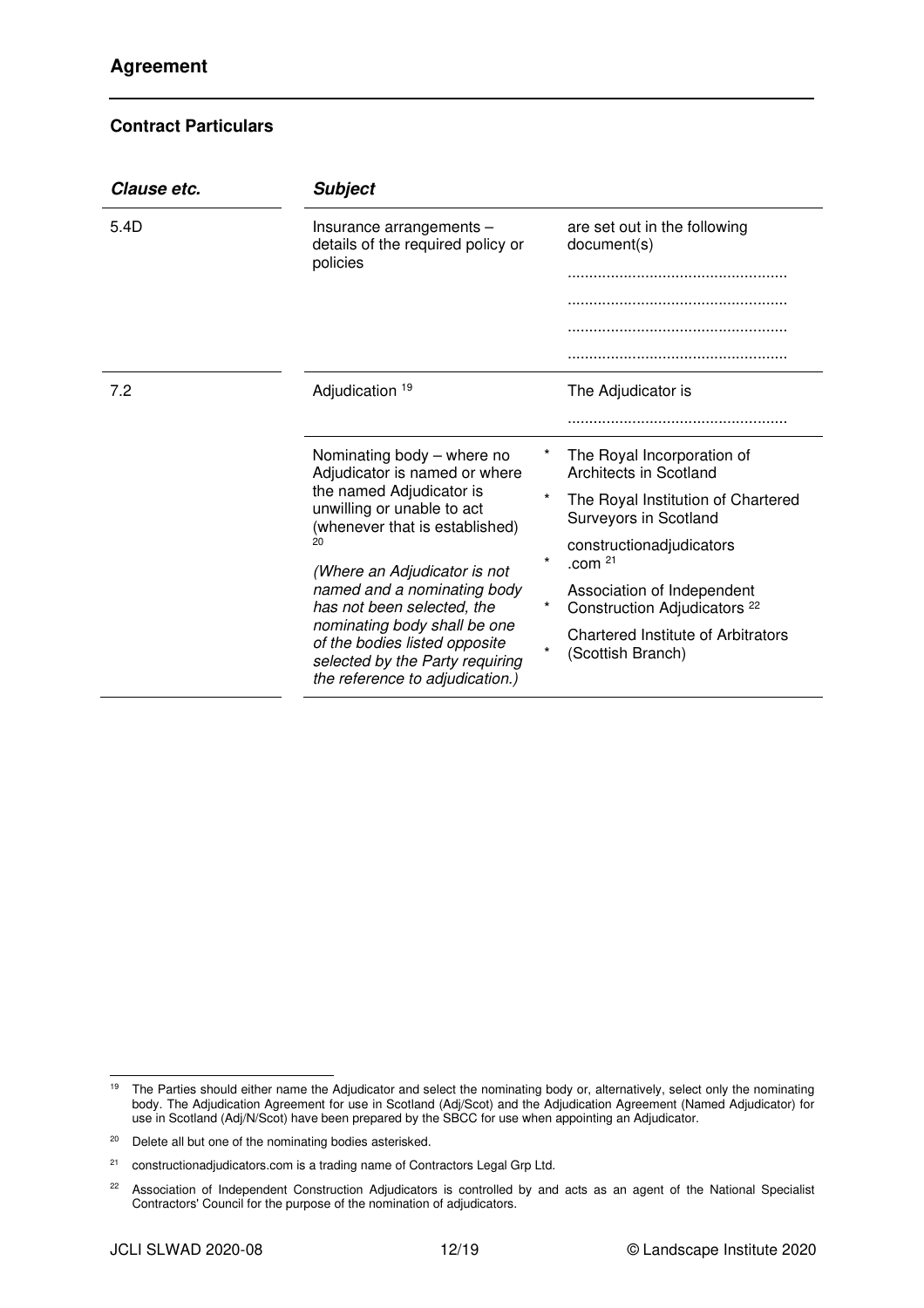| Clause etc.                                                                                                                                                                                                                                                                                      | <b>Subject</b> |                                                                         |                                                                |
|--------------------------------------------------------------------------------------------------------------------------------------------------------------------------------------------------------------------------------------------------------------------------------------------------|----------------|-------------------------------------------------------------------------|----------------------------------------------------------------|
| Arbitration $23$ – appointor of<br>Schedule 1 to the<br>Arbitrator (and of any<br>Conditions<br>replacement) $24$<br>(paragraph 2.2)<br>(If no appointor is selected, the<br>appointor shall be the<br>President or a Vice-President<br>of the Royal Incorporation of<br>Architects in Scotland) |                | President or a Vice-President, or<br>Chair or Vice-Chair as applicable: |                                                                |
|                                                                                                                                                                                                                                                                                                  | *              | The Royal Incorporation of<br>Architects in Scotland                    |                                                                |
|                                                                                                                                                                                                                                                                                                  | $^\star$       | The Royal Institution of Chartered<br>Surveyors in Scotland             |                                                                |
|                                                                                                                                                                                                                                                                                                  |                | $^\star$                                                                | <b>Chartered Institute of Arbitrators</b><br>(Scottish Branch) |

# **Contract Particulars and Execution**

#### **Notes on Execution: see page 18**

**IN WITNESS WHEREOF** these presents consisting of this and the preceding eleven pages together with the Appendix hereto are subscribed as follows:

#### **EXECUTED** by or for and on behalf of the **CONTRACTOR**

| (see notes A, B, C and D on Page 18) | (see notes A, B, C and D on Page 18) |
|--------------------------------------|--------------------------------------|
|                                      |                                      |
|                                      |                                      |

<sup>&</sup>lt;sup>23</sup> This only applies where the Contract Particulars state (against the reference to Article 7) that Article 7 and Schedule 1 to the Conditions (Arbitration) apply.

 $24$  Delete all but one of the bodies asterisked.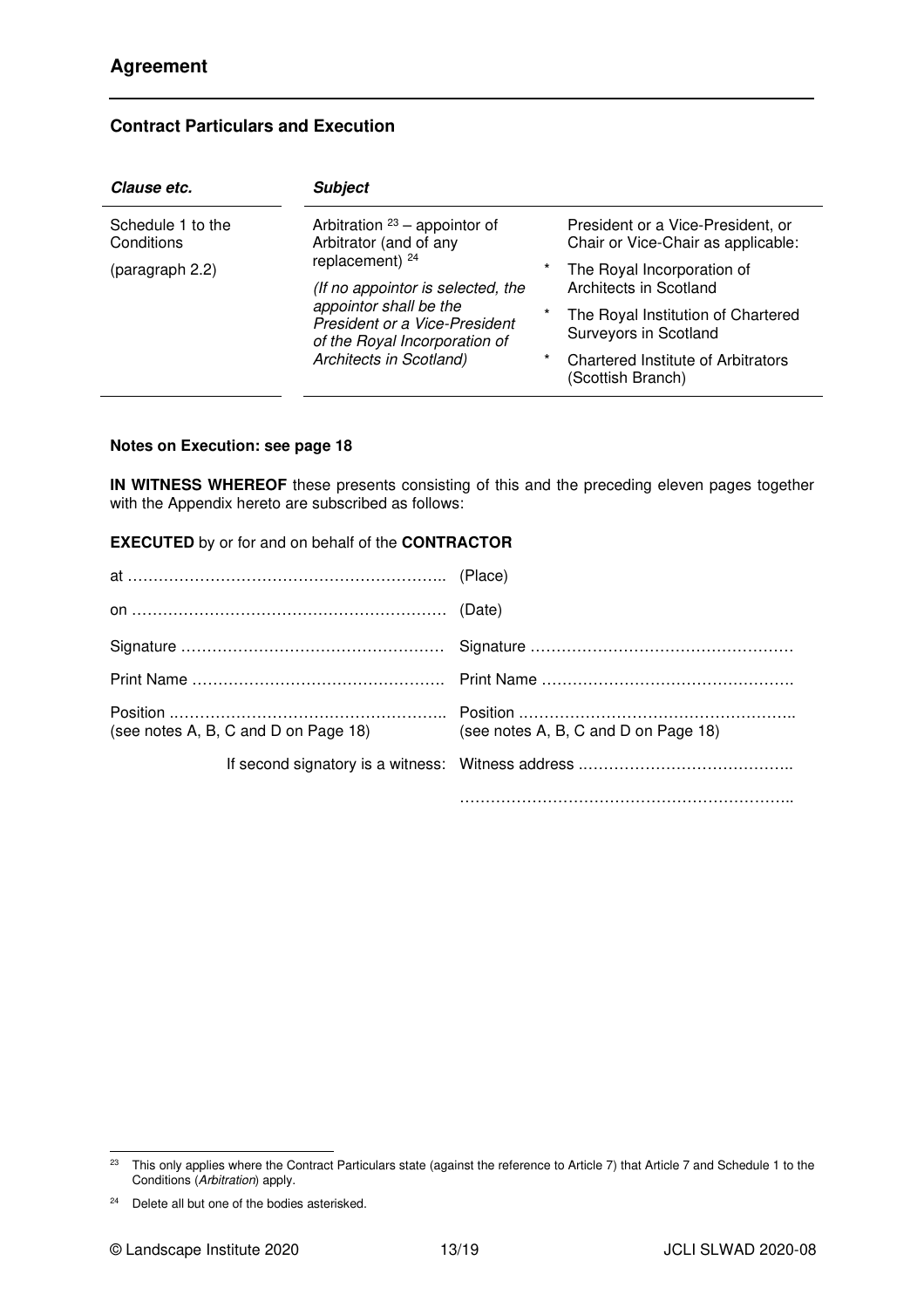# **Execution (continued)**

**EXECUTED** by or for and on behalf of the **EMPLOYER**

| (see notes A, B, C and D on Page 18) | (see notes A, B, C and D on Page 18) |
|--------------------------------------|--------------------------------------|
|                                      |                                      |
|                                      |                                      |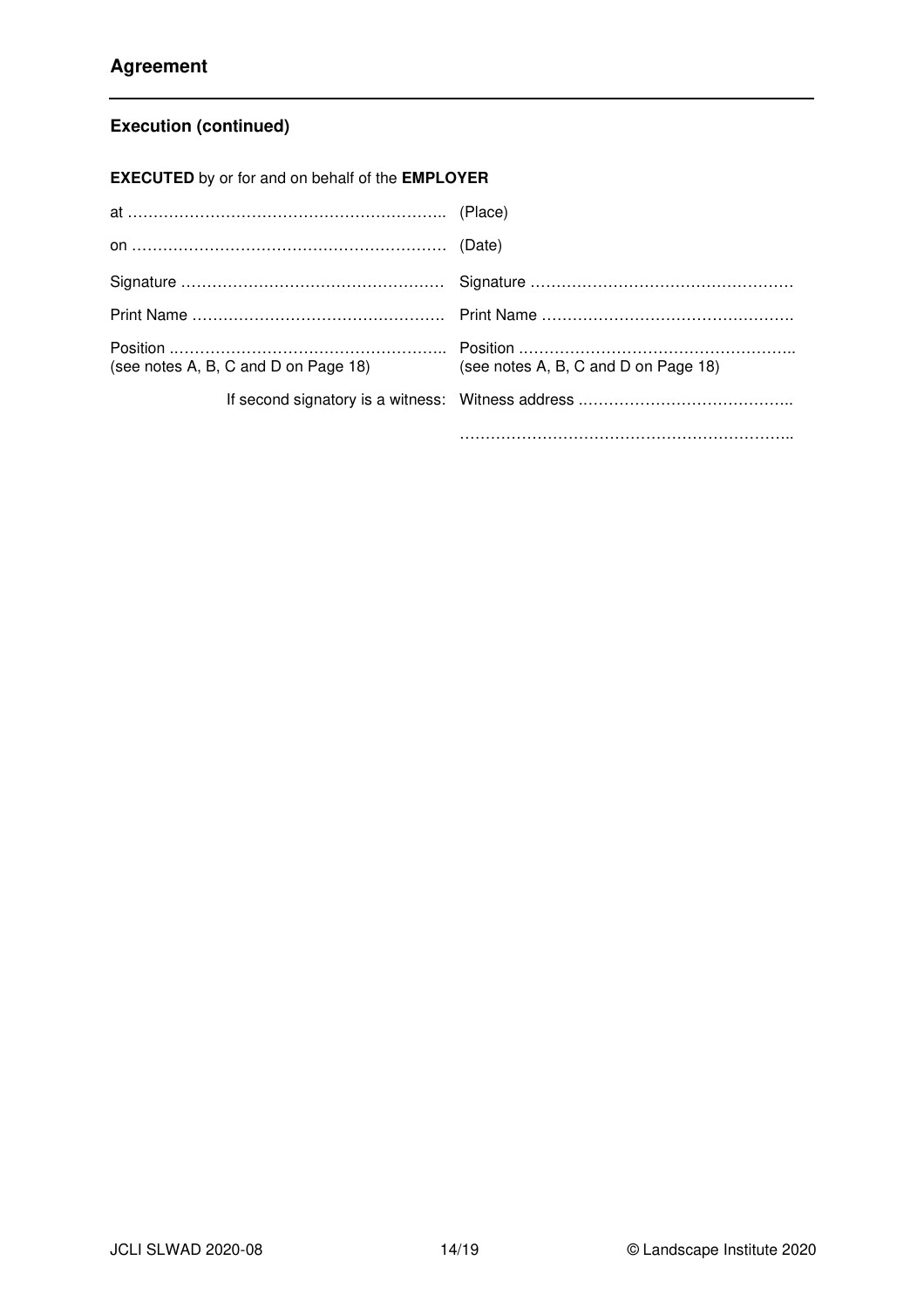# **The Scottish Revisions to JCLI LWCD 2017**

(The following are the amendments and modifications to the Conditions and Schedules forming part of the JCLI Landscape Works Contract with Contractor's Design 2017, which Conditions and Schedules are Contract Documents forming part of this Agreement).

#### **The Conditions are amended as follows**

1.1 At the end of the definition of "Conditions", insert "as amended by the Scottish Revisions".

Delete the definition of "PC Regulations", insert a new definition as follows:

"PC (Scotland) Regulations: the Public Contracts (Scotland) Regulations 2015."

At the end of the definition of "Public Holiday", insert "in Scotland".

In the definition of "Scheme", delete "England and Wales" and replace with "Scotland".

Insert new definitions as follows:

"Procurement Act: the Procurement Reform (Scotland) Act 2014."

"Scottish Revisions: the amendments to the Conditions set out in the Appendix to the Agreement."

- 1.5 Delete the heading for clause 1.5 and replace with "**Contract (Third Party Rights) (Scotland) Act 2017**".
- 1.8 Delete "England" and replace with "Scotland".
- 3.1 Delete the heading for clause 3.1 and replace with "**Assignation**". After "assign" insert "or otherwise transfer". After "rights" insert "or obligations".24A
- 5.2 Delete "real or personal" and replace with "heritable or moveable".
- 6.1 Delete 6.1 in its entirety and replace with the following:
	- "6.1 For the purposes of these conditions:
		- .1 a company becomes insolvent:
			- .1 when it enters administration within the meaning of Schedule B1 to the Insolvency Act 1986;
			- .2 on the appointment of an administrative receiver or a receiver or manager of its property under Chapter I of Part III of that Act, or the appointment of a receiver under Chapter II of that Part;
			- .3 on the passing of a resolution for voluntary winding-up without a declaration of solvency under section 89 of that Act; or
			- .4 on the making of a winding-up order under Part IV or V of that Act.

<sup>&</sup>lt;sup>24A</sup> See the "Guidance specific to the Scottish Revisions" set out at the back of this agreement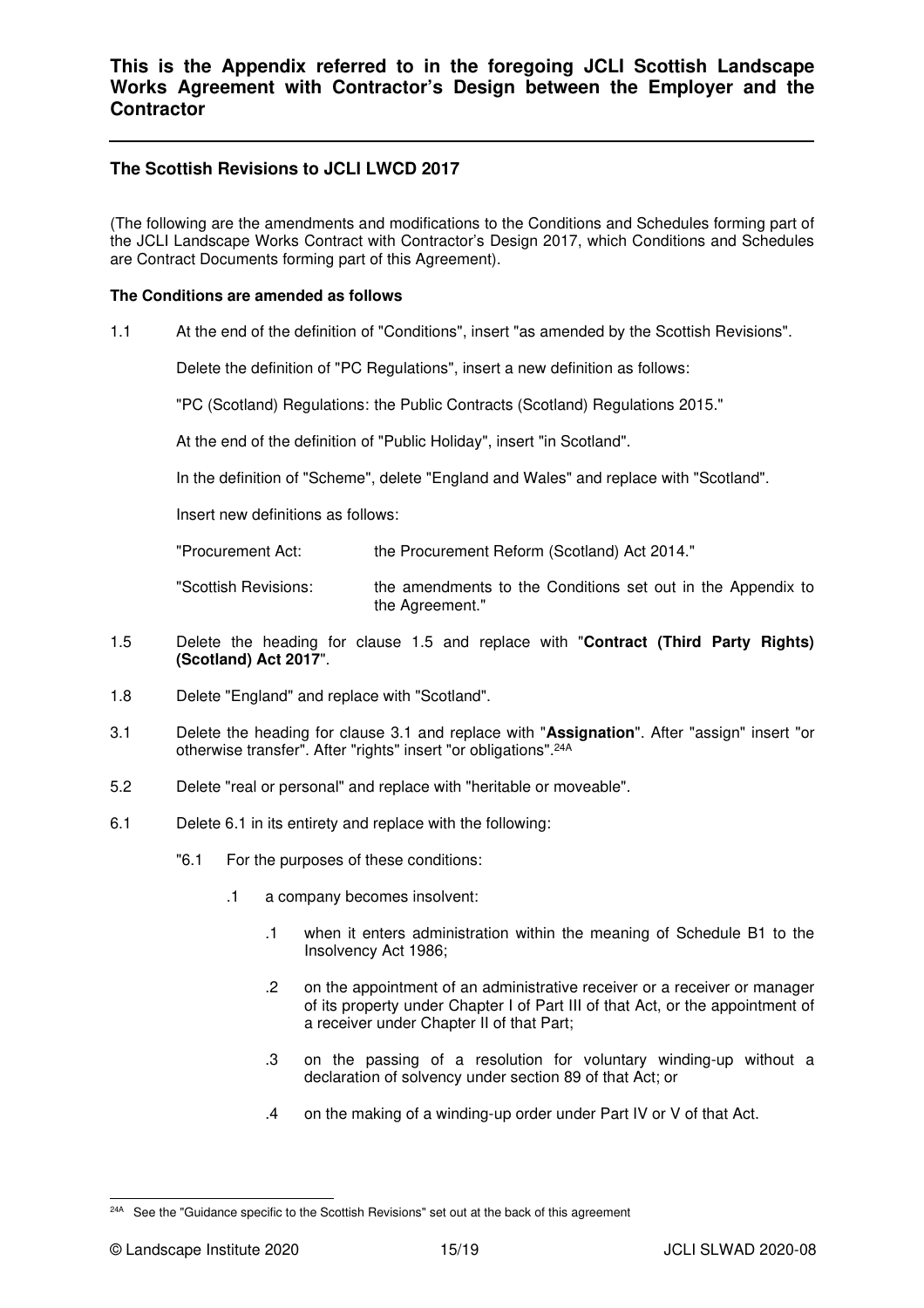# **The Scottish Revisions to JCLI LWC 2017**

- .2 a partnership becomes insolvent when sequestration is awarded on the state of the partnership under the Bankruptcy (Scotland) Act 1985 (as amended) or the partnership grants a trust deed for its creditors.
- .3 an individual (to include a sole trader) becomes insolvent on the sequestration of his estate under the Bankruptcy (Scotland) Act 1985 (as amended) or when he grants a trust deed for his creditors.
- .4 an individual (to include a sole trader) also becomes insolvent if he enters into an arrangement, compromise or composition in satisfaction of his debts, including but not restricted to a Debt Payment Programme under the debt Arrangement Scheme.

Each of clauses 6.1.1 to 6.1.4 also includes any analogous arrangement, event or proceedings in any other jurisdiction."

6.6 Where "PC Regulations" appears, delete and replace with "PC (Scotland) Regulations"

Delete "sub-section (2) of section 117 of the Local Government Act 1972" and replace with "any applicable Statutory Requirements or at common law in respect of fraudulent or corrupt acts".

- 6.7.2.2 Delete reference to "6.1.3" and replace with "6.1.4".
- 6.10 Where "PC Regulations" appears, delete and replace with "PC (Scotland) Regulations"
- 6.10.1.5 After "United Kingdom Government" insert "or the Scottish Government".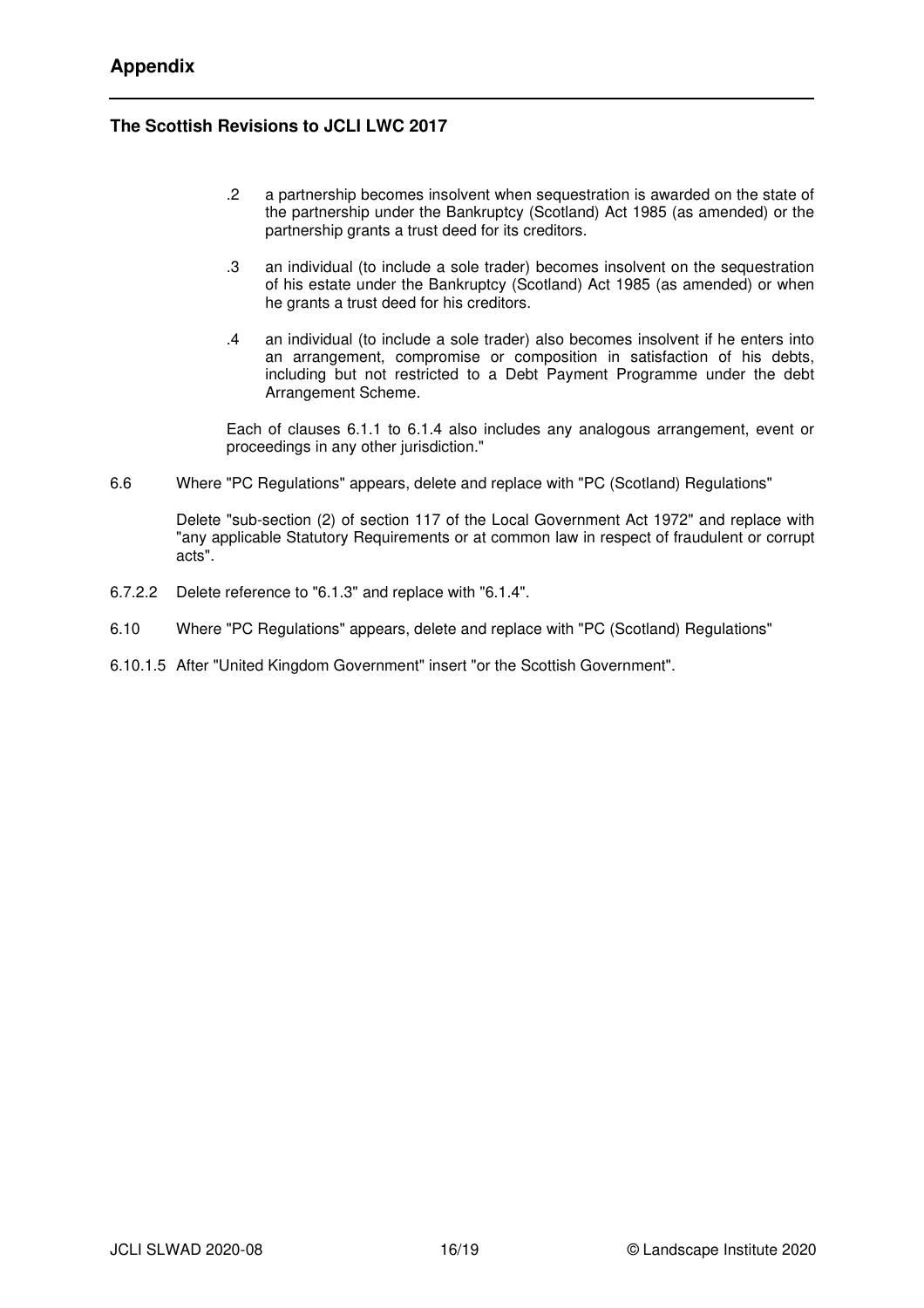# **The Scottish Revisions to JCLI LWC 2017**

#### **Schedule 1 is amended as follows**

Delete the provisions of Schedule 1 and replace with the following:

#### "**Conduct of arbitration**

1 Any reference to arbitration to be made and any arbitration conducted pursuant to Article 7 shall be in accordance with the Arbitration (Scotland) Act 2010 ("the Act"). References in this Schedule 1 to a Rule or Rules are references to the Scottish Arbitration Rules as set out in schedule 1 of the Act as amended in this Schedule 1.

#### **Notice of reference to arbitration**

- 2 Where pursuant to Article 7 either Party requires a dispute or difference to be referred to arbitration, that Party shall serve on the other Party a notice of arbitration to such effect in accordance with the Act identifying the dispute and requiring the other Party to agree to the appointment of an arbitrator. The Arbitrator shall be an individual:
	- .1 agreed by the Parties; or, failing such agreement within 14 days (or any agreed extension of that period) after the notice of arbitration is served,
	- .2 appointed on the application of either Party by the person named in the Contract Particulars; or, failing such appointment within 14 days (or any agreed extension of that period) after such application,
	- .3 appointed on the application of either Party in accordance with Rule 7 by an arbitral appointments referee."

#### **Schedule 3 is amended as follows at Supplemental Provision 8**

Delete the heading "The Public Contracts Regulations 2015" and insert "The Procurement Reform (Scotland) Act and the Public Contracts (Scotland) Regulations 2015".

In the opening paragraph of Supplemental Provision 8, delete the first line and insert "Where the Employer is a Local or a Public Authority and this contract is subject to the Procurement Act and the PC (Scotland) Regulations;

In the footnote to the opening paragraph of Supplemental Provision 8, where "PC Regulations" appears, delete and insert ""Procurement Act and PC (Scotland) Regulations".

- 8.1 In the first line delete "regulation 113 of the PC Regulations" and insert " section 15(5)(d) of the Procurement Act". At the end of the paragraph delete "regulation 113(2)(c)(i) and (ii)" and insert "section 15(5)(d)".
- 8.2.1 Delete "71(4)". Delete "PC Regulations" and replace with "PC (Scotland) Regulations".
- 8.3.1 Delete "regulation 57" and replace with "regulation 58".
- 8.3.2 In the third line delete "regulation 71(9)" and replace with "regulation 71(10) and 71(11)".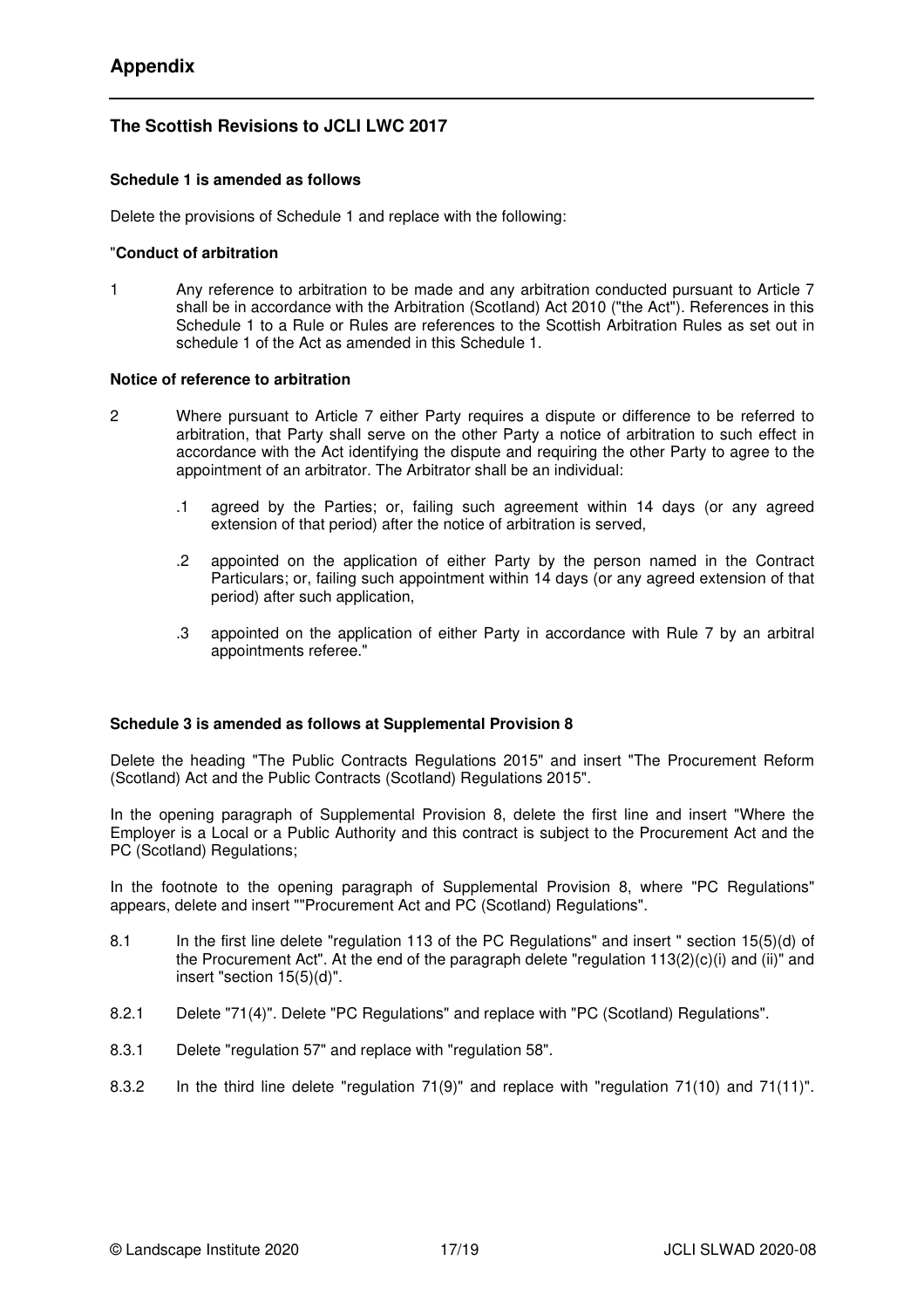Care has been taken in preparing this guidance, but users are reminded that the effect in law of the provisions of the JCLI Scottish Landscape Works Agreement with Contractor's Design 2020-08 or of the JCLI Landscape Works Contract with Contractor's Design 2017 are, in the event of a dispute as to their effect, a matter for decision in adjudication, arbitration or litigation.

## **Notes on Execution**

#### **Signing**

Although Scots law does not share the English law distinction between signing a document as a deed and signing as a simple contract, the parties should nonetheless be careful to ensure that the manner in which they sign the Agreement is consistent with the Requirements of Writing (Scotland) Act 1995.

Two signing blocks are provided for execution, one by the Employer and the other for the Contractor. Guidance has been provided below to assist in these being used for four types of organisation: a limited company, a partnership, a limited liability partnership and an individual.

The guidance below will be appropriate for the majority of limited companies, partnerships and LLPs. However parties must ensure that, where they have different requirements in relation to contract signature, for example under their Articles of Association or corporate governance rules, those requirements are met by making the appropriate modifications and signing accordingly.

Similarly, if a party does not fall within any of these categories (e.g. because they are a trust or local authority or the contract is being signed by a person acting under a power of attorney) then details should either be completed to satisfy that party's particular signing requirements or the relevant signing block struck out altogether and replaced with one appropriate for that party's circumstances.

#### **At least one party must sign on page 13.**

**Note A:** Where a party is a **limited company**:

the first signatory should be a **Director** or **Secretary** or **Authorised Signatory**;

and the second a **Witness** or **Director** or **Secretary** or **Authorised Signatory**.

**Note B:** Where a party is a **partnership** formed under the Partnership Act 1890 (note: NOT a limited liability partnership):

the first signatory should be a **Partner** or **Authorised Signatory**;

and the second a **Witness** or **Authorised Signatory**.

**Note C:** Where a party is a **limited liability partnership** (note: NOT a partnership formed under the Partnership Act 1890):

the first signatory should be a **Member**;

and the second a **Witness** or **Member**.

**Note D:** Where a party is a **natural person**:

the first signatory should be the **person**;

and the second a **Witness**.

**Parties must ensure that the Place and Date are completed and that the signing block is appropriate for their circumstances.**